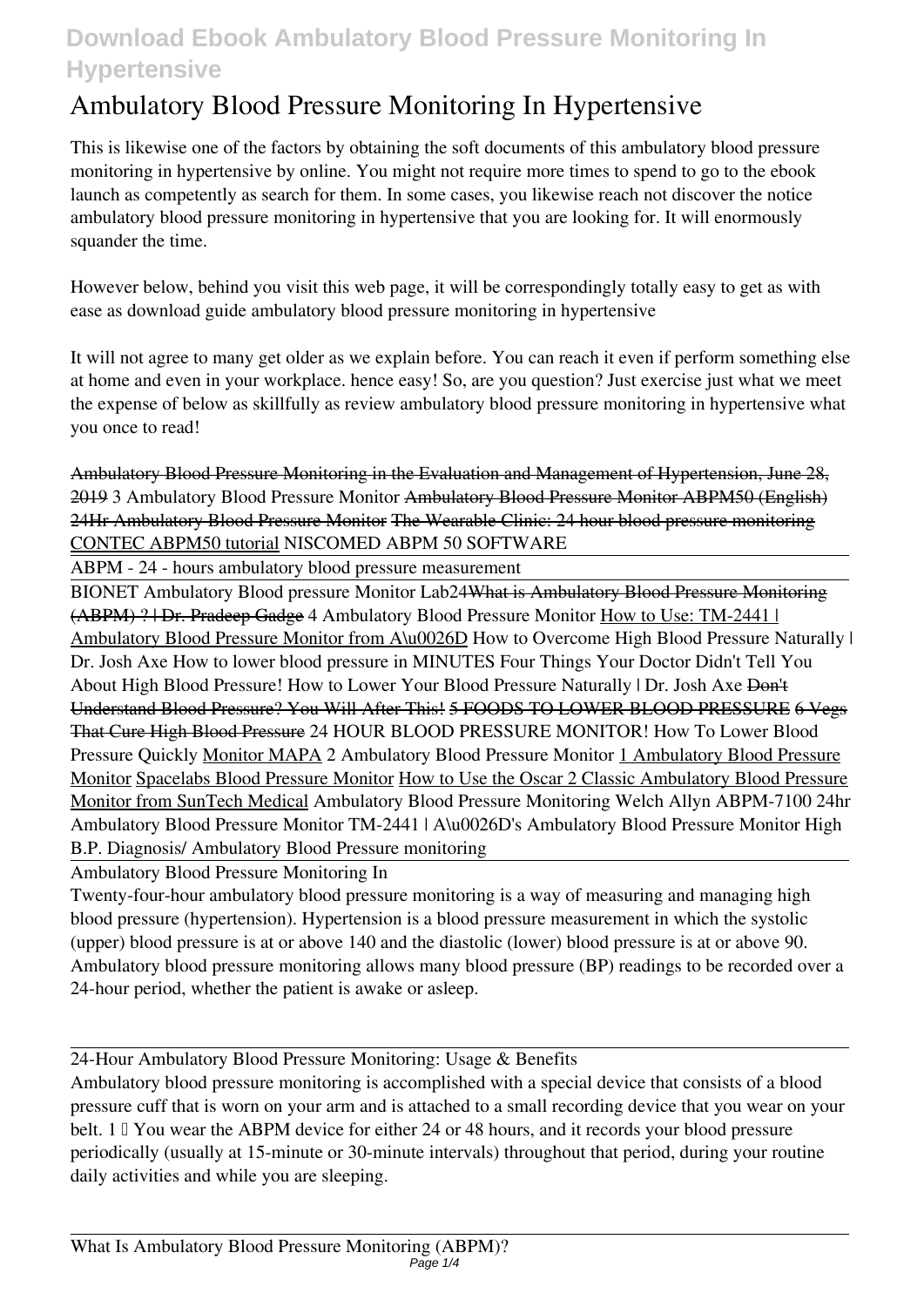## **Download Ebook Ambulatory Blood Pressure Monitoring In Hypertensive**

Ambulatory blood pressure monitoring (ABPM) is a non-invasive method of obtaining blood pressure readings over a 24-hour period, whilst the patient is in their own environment, representing a true reflection of their blood pressure.

Ambulatory Blood Pressure Monitoring. Patient | Patient

Ambulatory Blood Pressure Monitoring (ABPM) Devices Market Is Expected To Exhibit 6.7% CAGR By 2027 | New Research By AMR Pune, Maharashtra, India, December 16 2020 (Wiredrelease) Allied Analytics I: UPDATE AVAILABLE ON-DEMAND. The report on the global ABPM devices market highlights that the market is expected to reach \$84 million in 2017, and ...

Ambulatory Blood Pressure Monitoring (ABPM) Devices Market ...

Recently, there is ample evidence to show that ambulatory blood pressure monitoring (ABPM) is a better predictor of major cardiovascular events than BP measurements at clinic settings. ABPM helps in reducing the number of possible false readings, along with the added benefit of understanding the dynamic variability of BP.

Ambulatory blood pressure monitoring in clinical practice Objective: The objective of this health technology assessment was to determine the clinical effectiveness and cost-effectiveness of 24-hour ambulatory blood pressure monitoring (ABPM) for hypertension. Clinical Need: Condition and Target Population: Hypertension occurs when either systolic blood pressure, the pressure in the artery when the heart contracts, or diastolic blood pressure, the ...

Twenty-four-hour ambulatory blood pressure monitoring in ...

There are 2 products that match your selections below ABPM 7100 Ambulatory Blood Pressure Monitor An easy-to-use 24-hour ambulatory blood pressure monitor designed to help avoid the effects of white coat hypertension, provide accurate data for taking accurate sleep readings, and tailor drug therap...

Ambulatory Blood Pressure Monitor - Welch Allyn 24 hour ambulatory blood pressure monitoring is a critical diagnostic tool in the assessment and management of hypertension. Premium Ambulatory Blood Pressure Monitor with Office Mode The TM-2441 ABPM is a game changer.

Ambulatory Blood Pressure Monitors | A&D Medical

If you have high blood pressure (hypertension), your doctor may ask you to wear an ambulatory blood pressure monitor. This is a small machine, about the size of a portable radio. You wear it on your belt for 24 hours. The blood pressure cuff can be worn under your clothes and is hidden so others don<sup>[1]</sup> see it.

Using an Ambulatory Blood Pressure Monitor - familydoctor.org Ambulatory Blood Pressure Monitoring. Diagnosing and treating hypertension is serious business, and as research shows, Ambulatory Blood Pressure Monitoring (ABPM) is far superior to other testing available to clinicians. Our ABPM devices provide valuable diagnostic information that in-clinic and home blood pressure monitoring systems are incapable of measuring and are validated to all 3 internationally recognized protocols.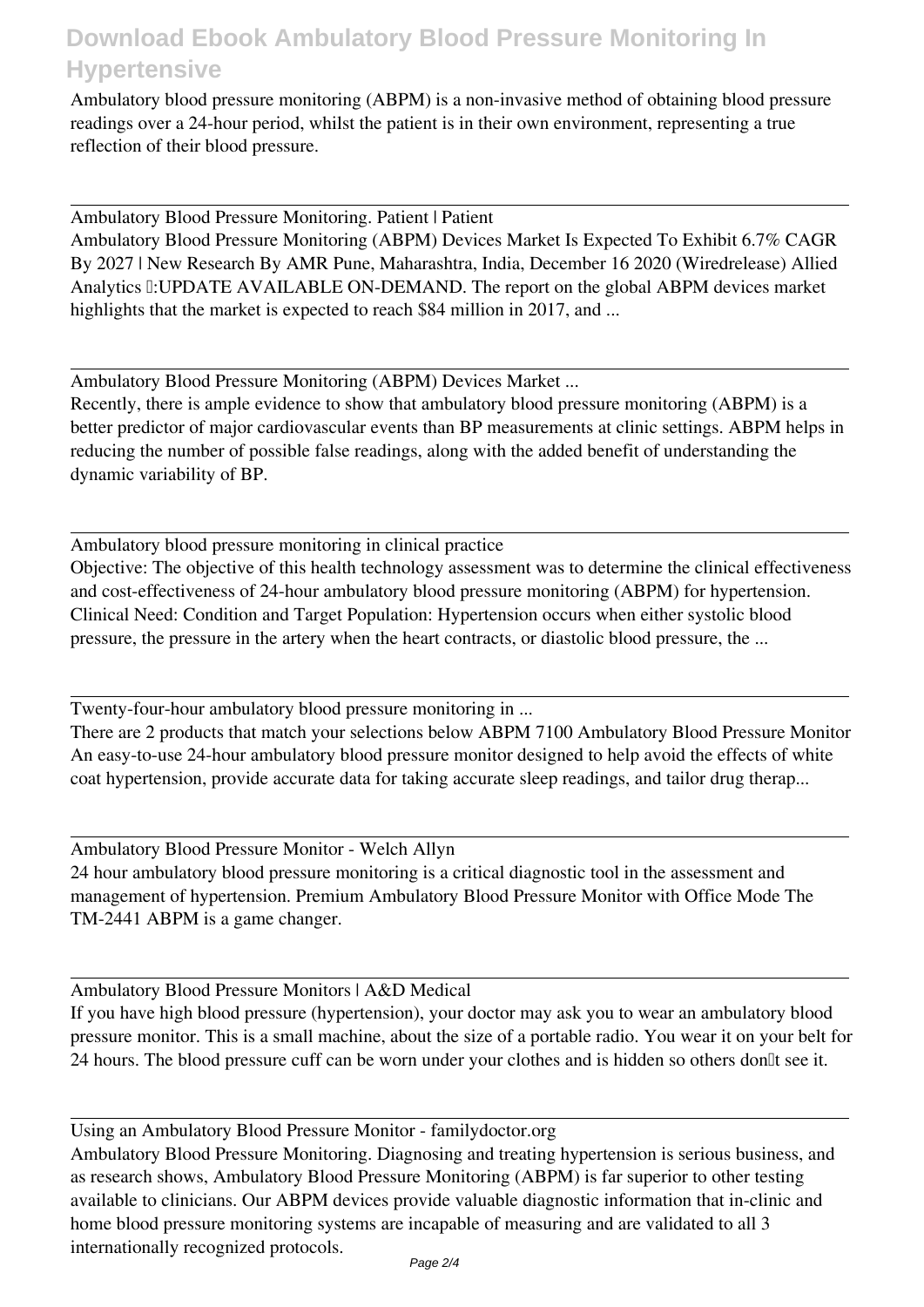### ABPM - SunTech Medical

Companies manufacturing devices intended for 24 Hour, Ambulatory Blood Pressure monitoring have obtained clearance for marketing of these devices under the Food and Drug Administration<sup>®</sup>s (FDA) 510 (k) process. The FDA considers all BP Monitoring devices to be Class II devices.

Decision Memo for Ambulatory Blood Pressure Monitoring ...

Quick Overview The Welch Allyn ABPM 7100 is an easy-to-use 24-hour ambulatory blood pressure monitor that is designed to help avoid the effects of white coat hypertension, provide accurate sleep blood pressure readings, and tailor drug therapy regimes to your individual patient is needs.

### ABPM 7100 Ambulatory Blood Pressure Monitor

Twenty-four-hour ambulatory blood pressure monitoring (ABPM) has some advantages over home blood pressure monitoring, including the ability to detect elevated BP patterns during sleep indicative of greater cardiovascular risk, the lack of reliance on proper technique for accuracy, and eliminating the need for long-term BP monitoring.

Community Pharmacies Implement Innovative 24-hour ... Shop Ambulatory Blood Pressure Monitors from Hillrom or browse all of our Diagnostic Cardiology products.

### Ambulatory Blood Pressure Monitors | Hillrom

93790: Ambulatory blood pressure monitoring, utilizing a system such as magnetic tape and/or computer disk, for 24 hours or longer; review with interpretation and report You can see that 93784 is the global service, and the next three codes break up the components of the service. And, as mentioned, the diagnosis code is R03.0.

CPT and ICD-10 coding for Ambulatory Blood Pressure Monitoring

Ambulatory blood pressure monitoring (ABPM) measures blood pressure at regular intervals. It is believed to be able to reduce the white coat hypertension effect in which a patient's blood pressure is elevated during the examination process due to nervousness and anxiety caused by being in a clinical setting. ABPM can also detect the reverse condition, masked hypertension, where the patient have normal blood pressure during the examination but uncontrolled blood pressure at home. Out-of-office me

Ambulatory blood pressure - Wikipedia

Automated ambulatory blood pressure (BP) monitoring is an outpatient procedure using fully automated devices to measure ambulatory BP at frequent intervals during the day and night in an effort to determine the variability of a patient's BP due to environmental stresses and to aid in definitively establishing a diagnosis of hypertension before committing the patient to life-long antihypertensive therapy.